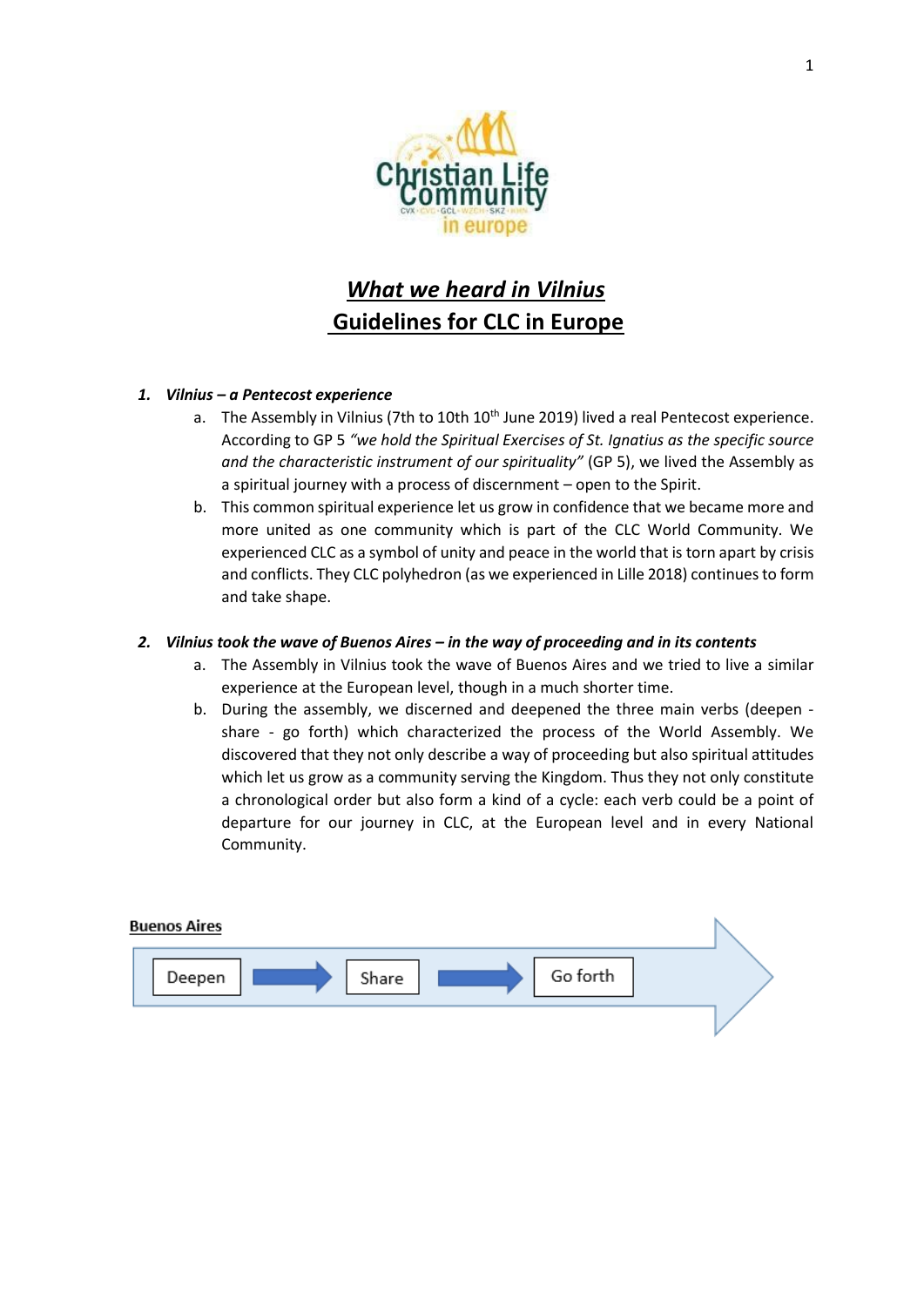#### **Vilnius:**



#### *3. The Youth – present in Vilnius without being present*

- a. Even though not many young adults were present at the Assembly, we felt especially called to the "frontier" Youth, discerned at the World Assembly in Lebanon 2013.
- *b.* We discerned CLC and Ignatian spirituality as a gift for young people. We feel called to go out and meet them where they are, to walk a journey with them. We don't want to transmit our spirituality to the coming generation in order to preserve CLC structures but because it's a gift that can help them to *"unite their human life in all its dimensions with the fullness of their Christian faith"* (GP4) and thus to become truly authentic, to be themselves and to discover "*the uniqueness of each personal vocation [which] enables us to be open and free, always at the disposal of God" (GP 2)*
- c. Young people and their search for God constitute a real gift to CLC as well. They help us to find God where we are not looking for Him. So our encounters with young people *"open and dispose us to whatever God wishes in each concrete situation of our daily life" (GP 5)* and might lead to a mutual enrichment.
- d. *Deepen – share – go forth:* The three attitudes discerned at Buenos Aires and Vilnius may lead us in our service to young people
	- i. *Go forth*: We want to "go where they are", to be involved in the world where young people live as it is here and now. We want to meet them where they are, in their concrete lives, in their search for God, justice and peace, as well as in the struggles they are facing.
	- ii. *Share*: As a worldwide community we want to become a sign of living unity in diversity and peace – people of different nations, mentalities and cultures praying and working as one community for "*progress and peace, justice and charity, liberty and the dignity of all people" [GP2]*
	- iii. *Deepen*: We want to offer young people the gift of authenticity in living our identity and spirituality.
- **4.** *Experience of one community in a diverse world through concrete situations and creating spaces of communal discernment for reconciliation*
	- a. The main *experience* of the Assembly in Vilnius was that we felt part of one World Community.

*The Euroteam would like to create more opportunities to experience unity, peace and joy in the diversity of our community, e.g. by encouraging more spaces to meet at the European level, international formation meetings, cross -border activities etc.*